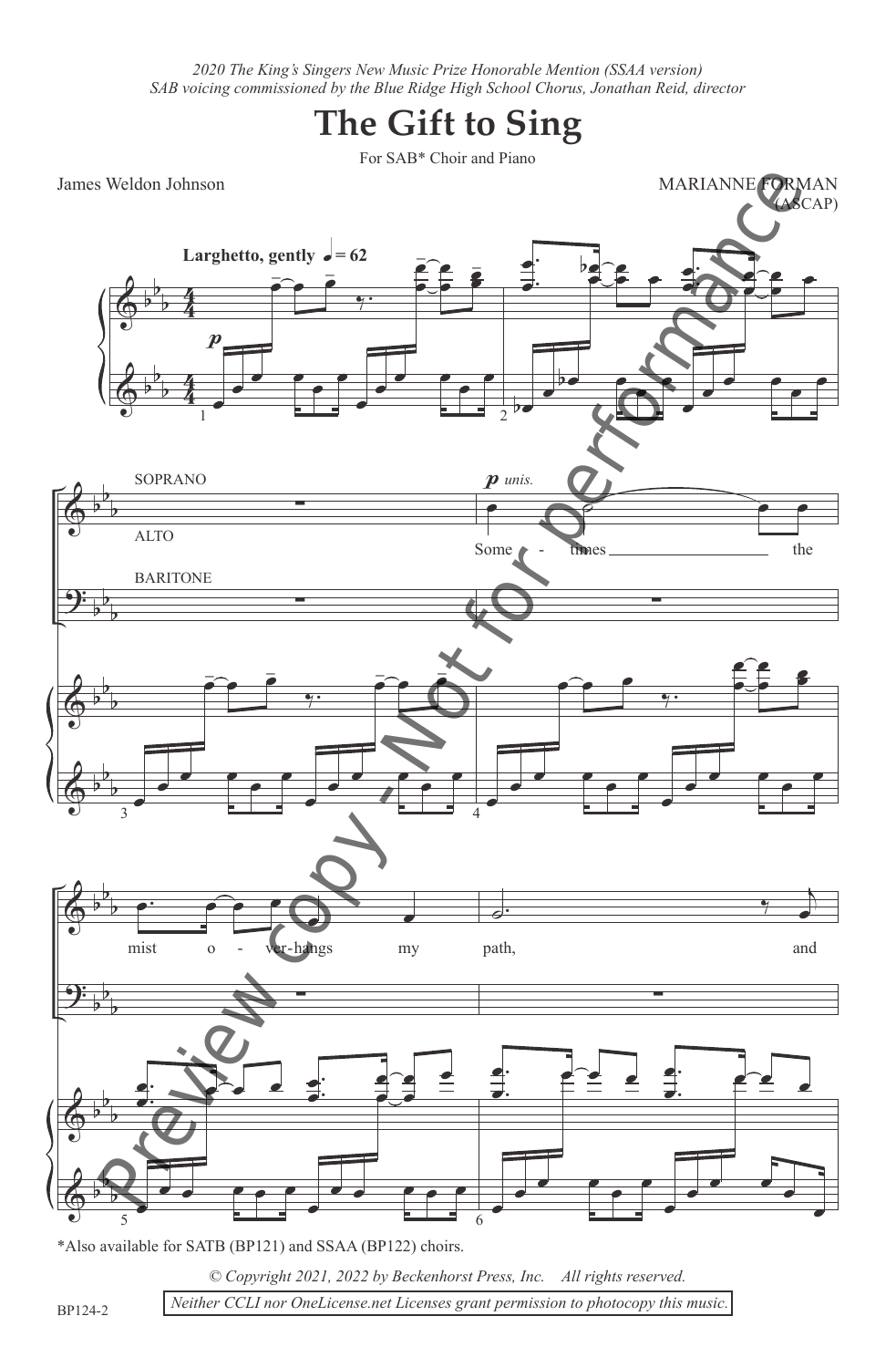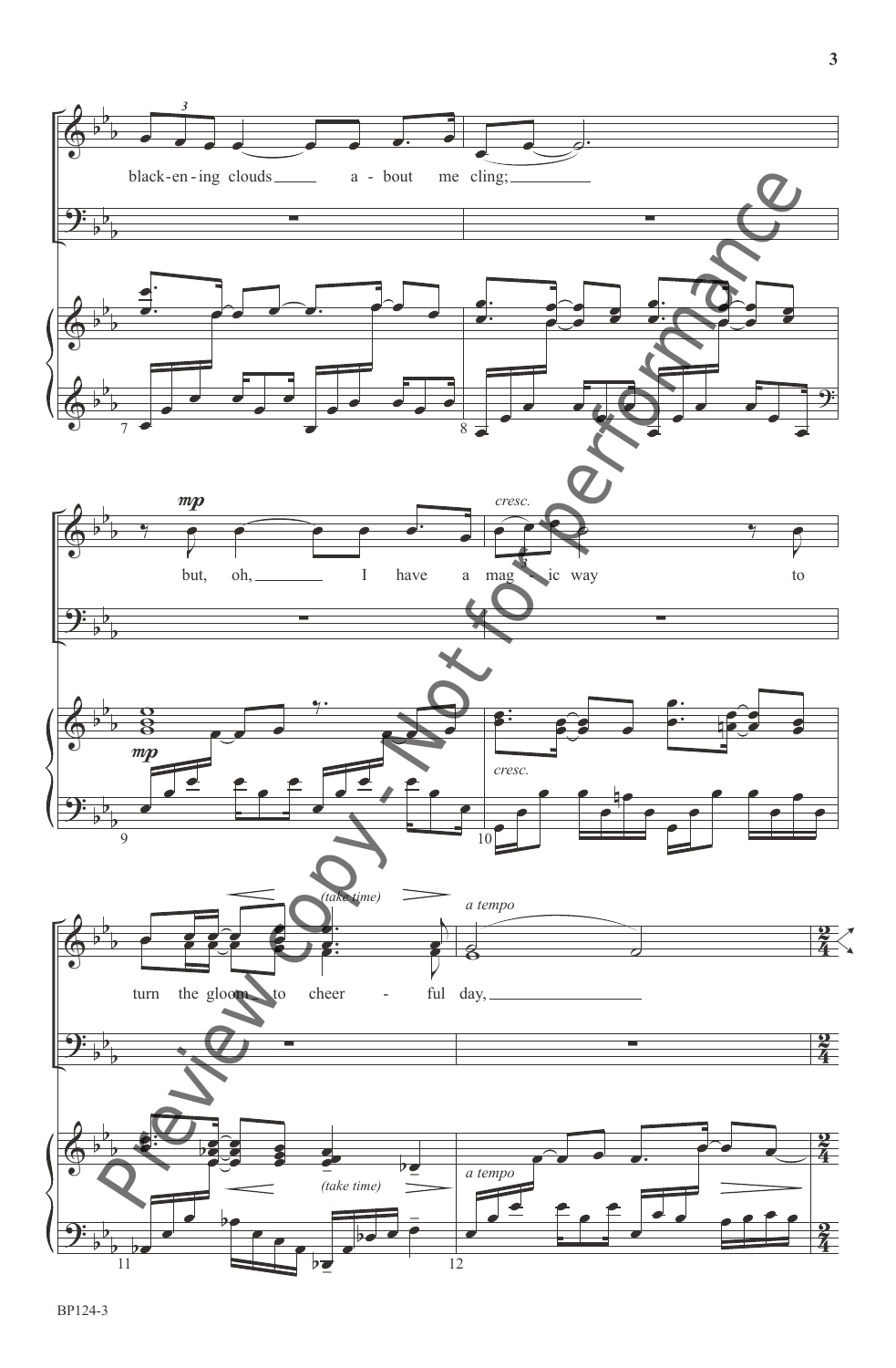

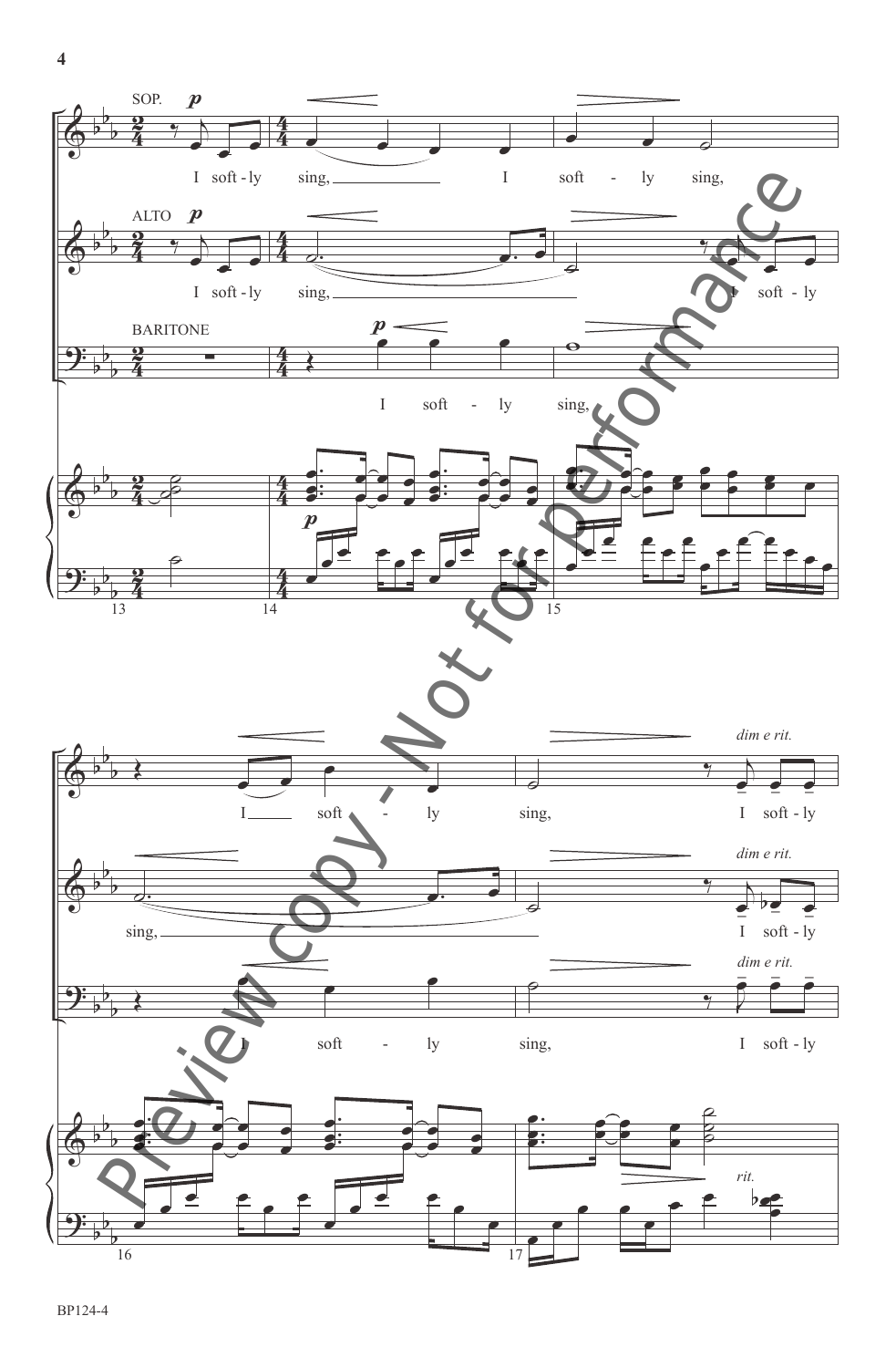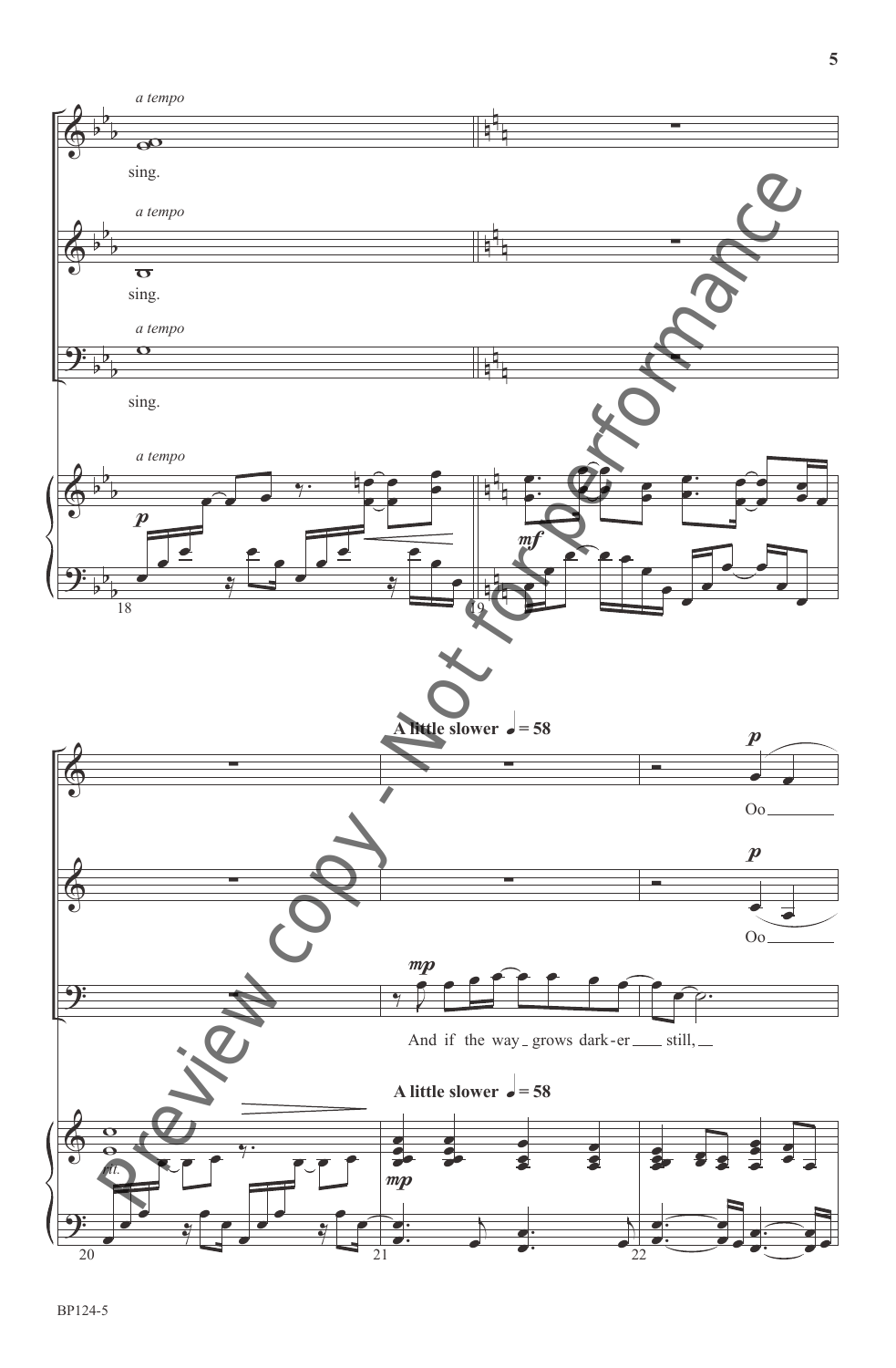

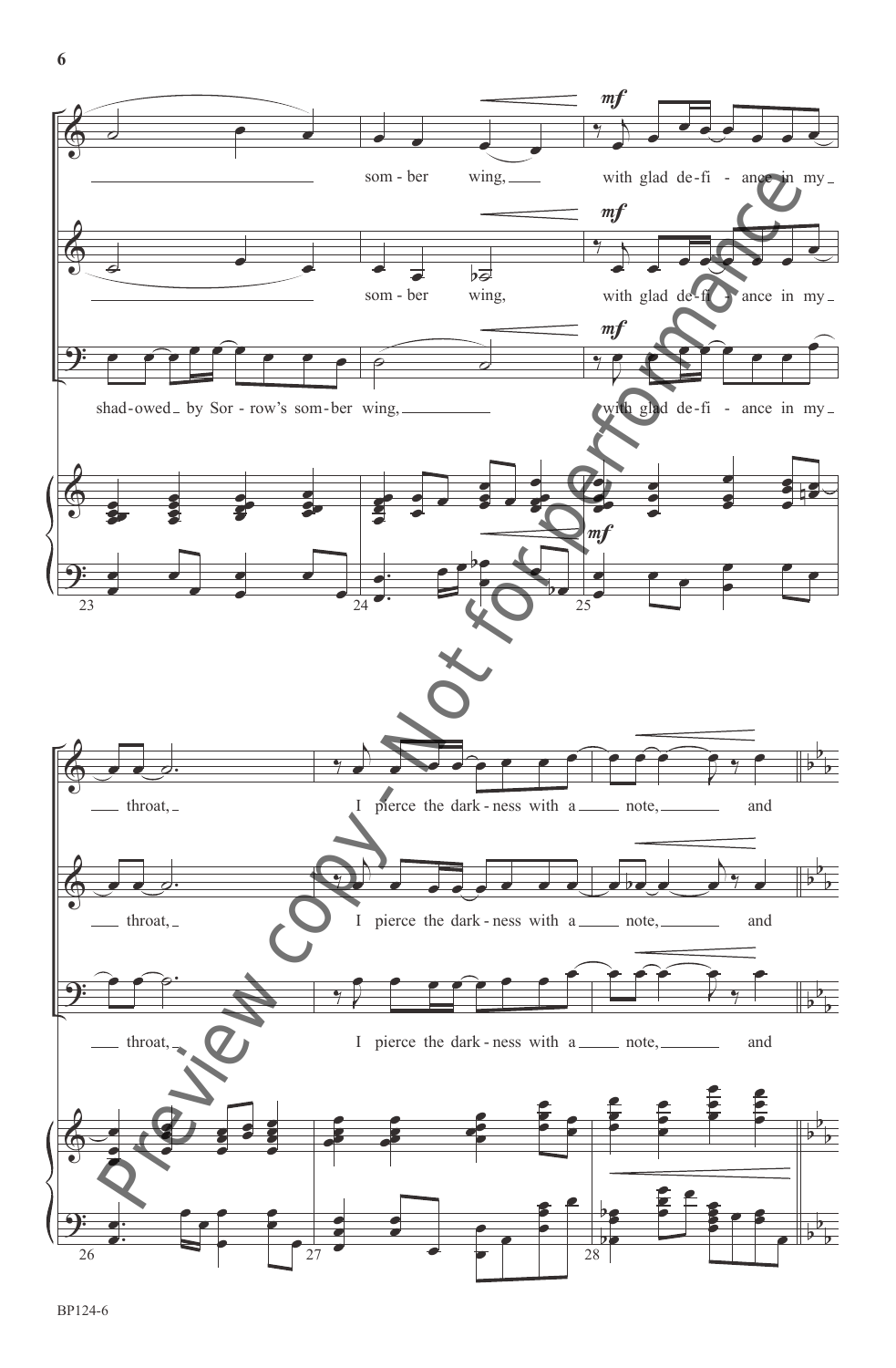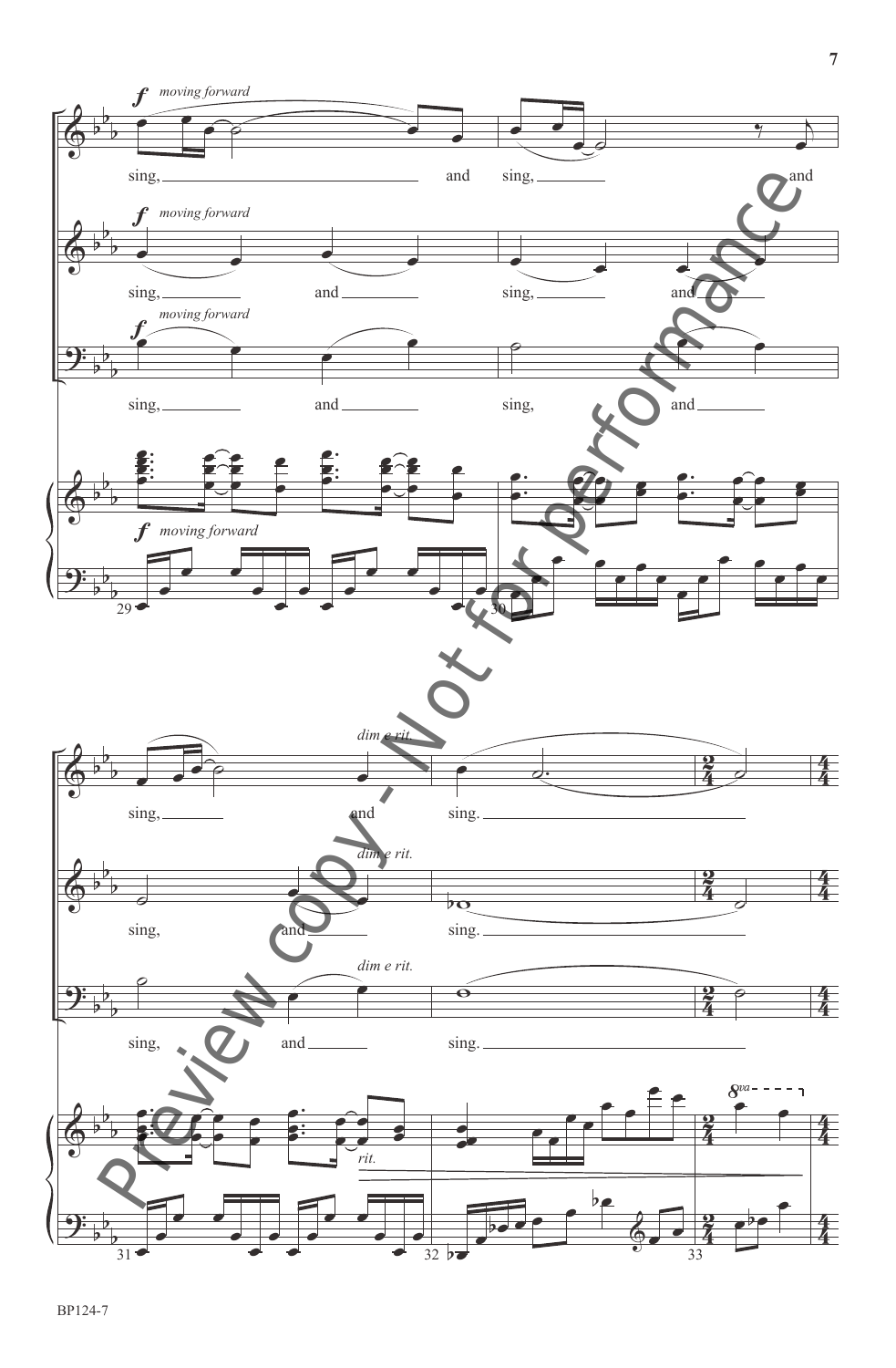

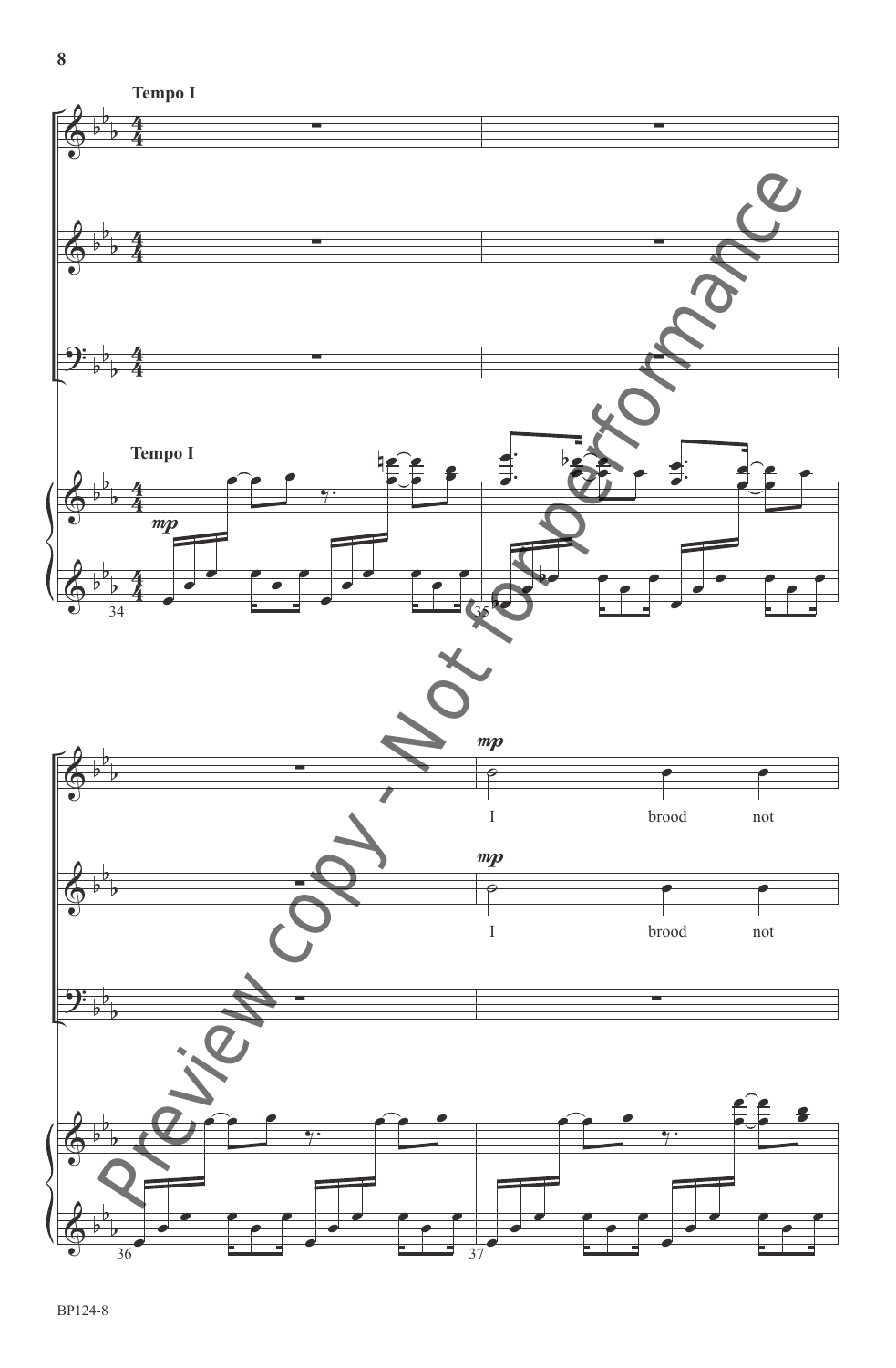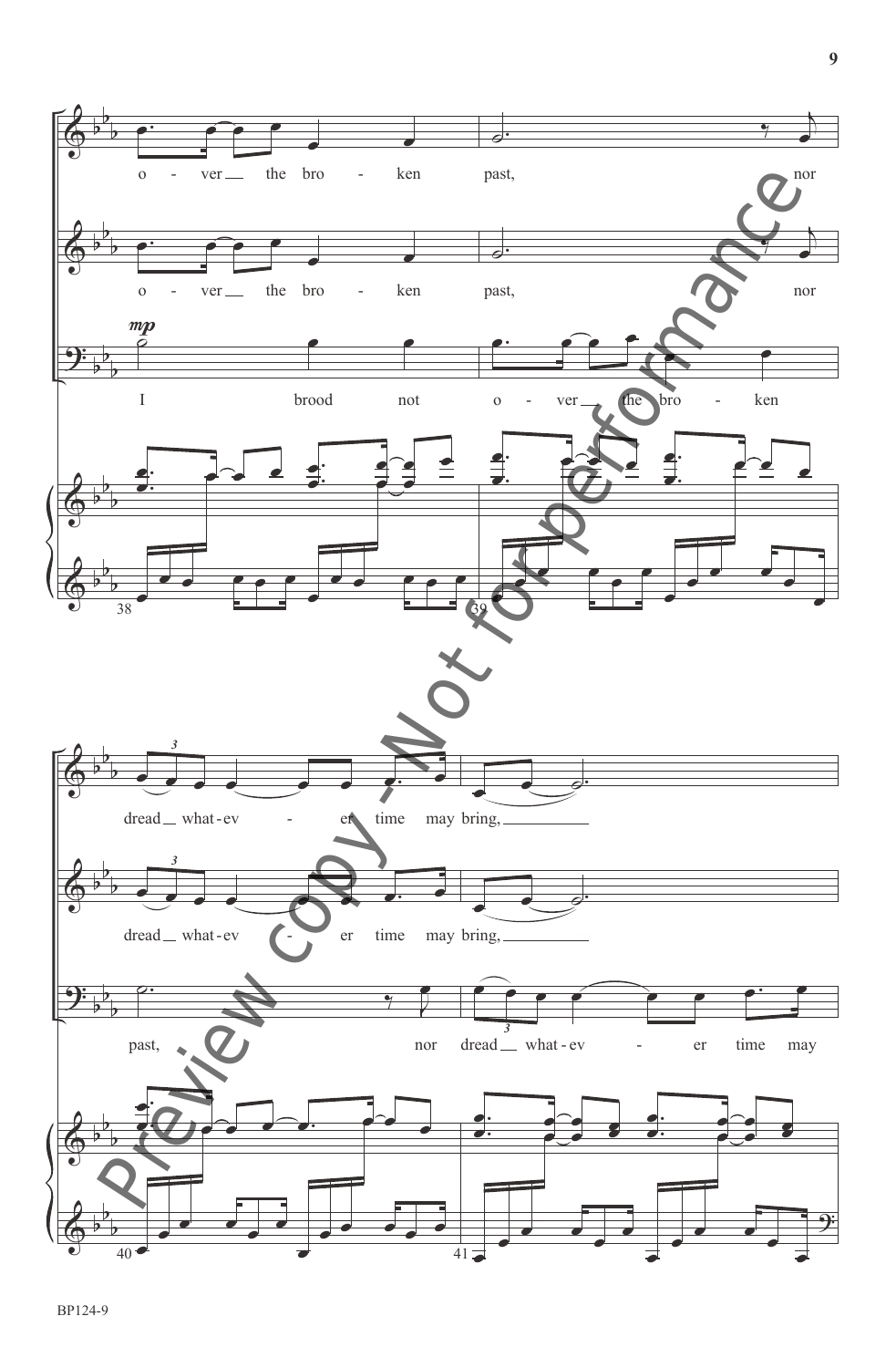**10**



\*Measures 44-46 piano quotes "Lift Every Voice and Sing" by J.W. Johnson and J.R. Johnson

BP124-10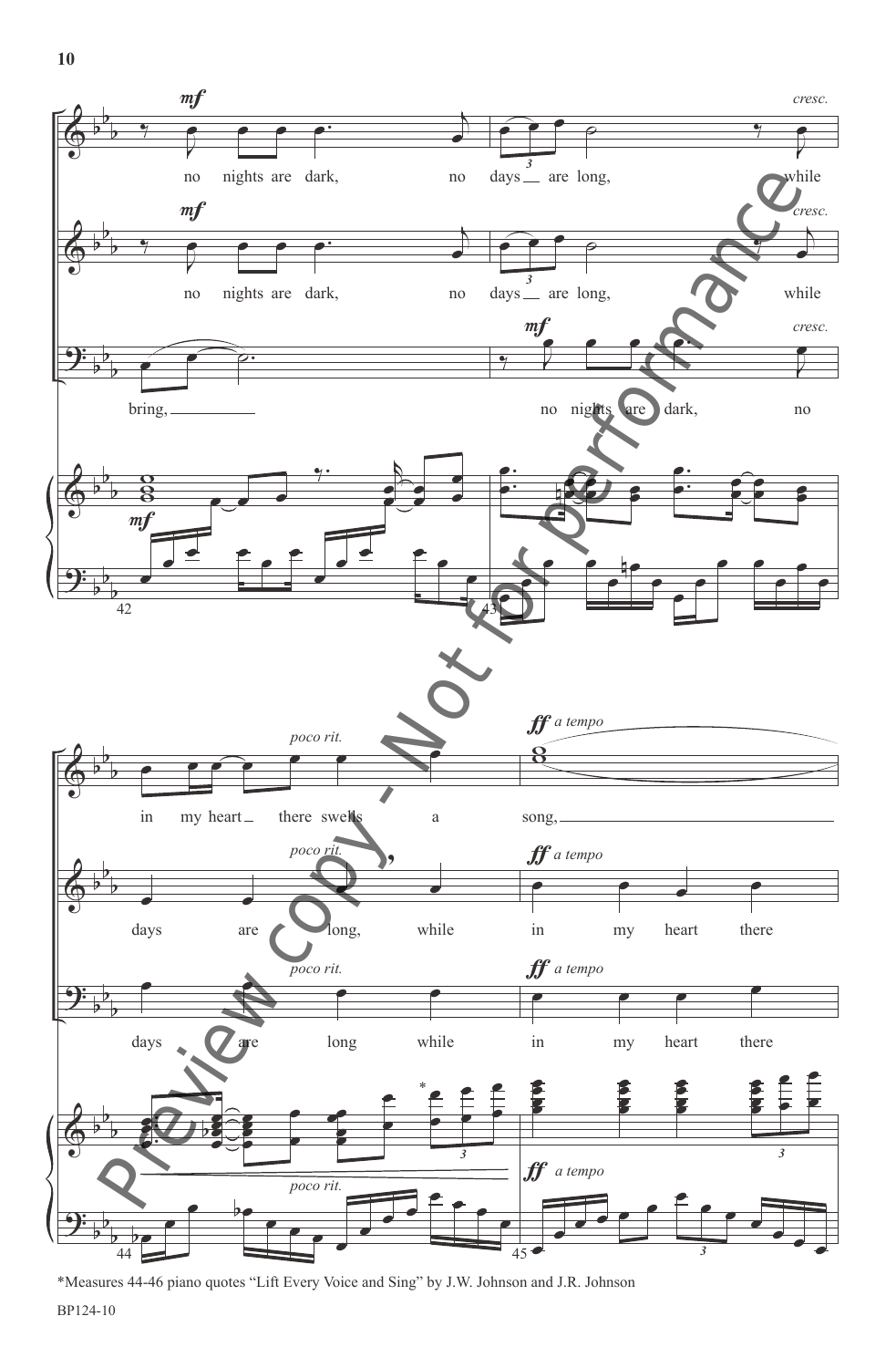